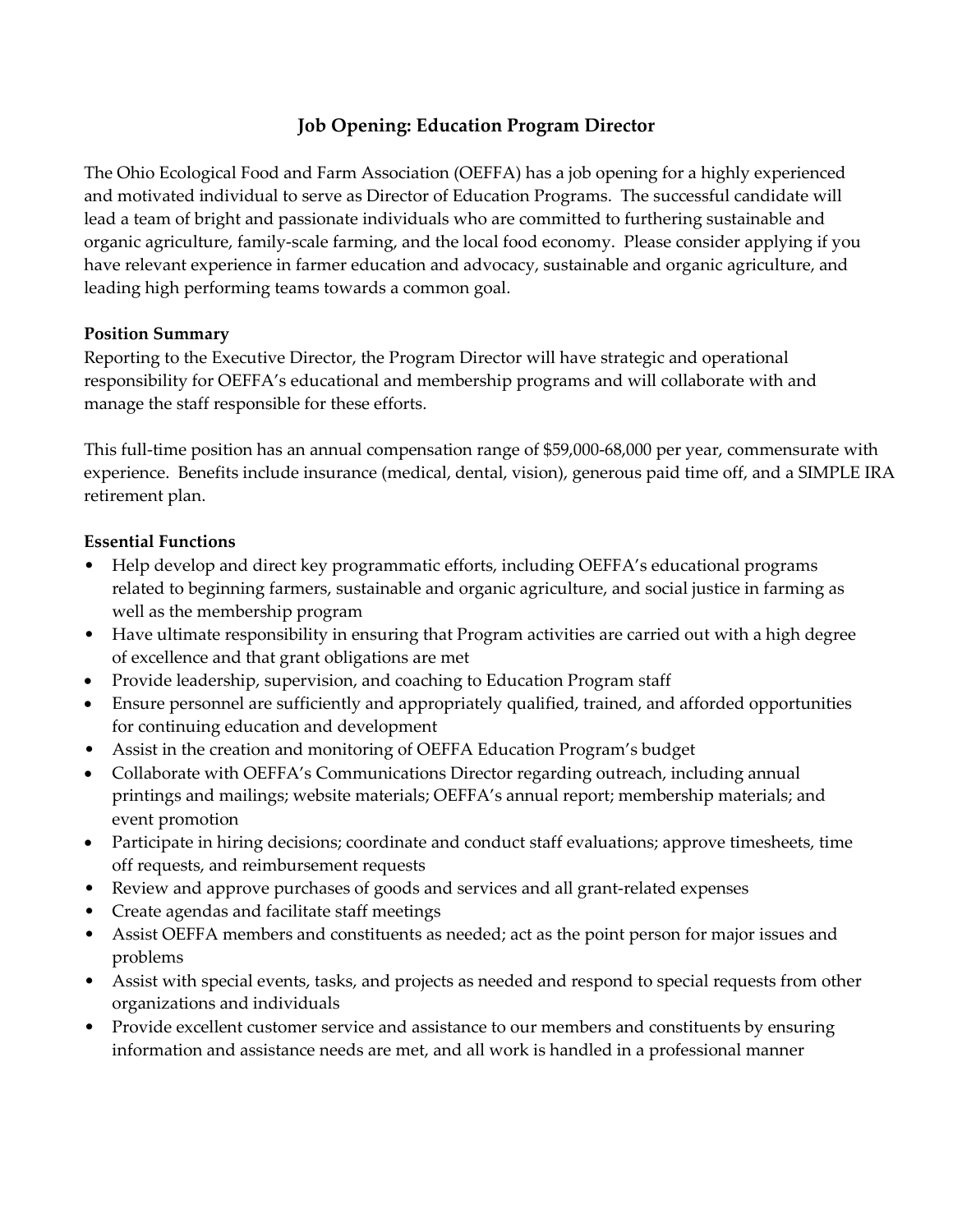# **Qualifications**

- Bachelor's degree or higher in a relevant field preferred
- Strong organizational and analytic skills, and experience working with project workplans, timelines, and budgets
- Passion for and deep knowledge of sustainable and organic agriculture, family farms, and local food systems
- A successful history in developing and implementing complex educational programs and projects
- Experience writing and reporting on grants
- Experience managing personnel and building and leading high-performing teams
- Excellent written and oral communication skills
- Ability to prioritize and manage multiple tasks at the same time
- Commitment to performing work with a high degree of accountability and consistent excellence with exceptional attention to detail and accuracy
- Ability to establish and cultivate strong relationships with co-workers, clients, and external stakeholders
- A commitment to building a workplace that brings a diverse set of experiences and is welcoming and inclusive to all backgrounds and identities

### **Application process**

Initial review of applications will begin on May 23rd and will continue on a rolling basis until the position is filled. If the posting is still on the OEFFA website, we are continuing to accept applications. Interested candidates are advised to apply by May 23<sup>rd</sup> to receive full consideration.

Your application should be addressed to Carol Goland, Executive Director, and consists of three items: a cover letter, resume, and contact information for three professional references (indicate relationship to you). In your cover letter please address how your experience and background meet the requirements of the position. Please combine these as a single PDF file and submit via email to [jobs@oeffa.org](mailto:jobs@oeffa.org) and for the subject line use "Program Director"

We seek to recruit, develop, and retain the most talented people from a diverse candidate pool, and all employment is decided on the basis of qualifications, merit, and organizational need. In the same way that biological diversity is foundational to the healthy agricultural systems we support, we recognize that diversity of people makes OEFFA healthier and more sustainable, and thus is a core value of our organization. As part of the application, we invite candidates to describe how their life experiences enrich the diversity of our organization.

## **About OEFFA**

OEFFA was formed in 1979 and is a tight-knit, membership-based grassroots organization, dedicated to promoting and supporting sustainable, ecological, and healthful food systems. Our members include farmers, gardeners, and conscientious eaters who committed to work together to create and promote a sustainable and healthful food and farming system.